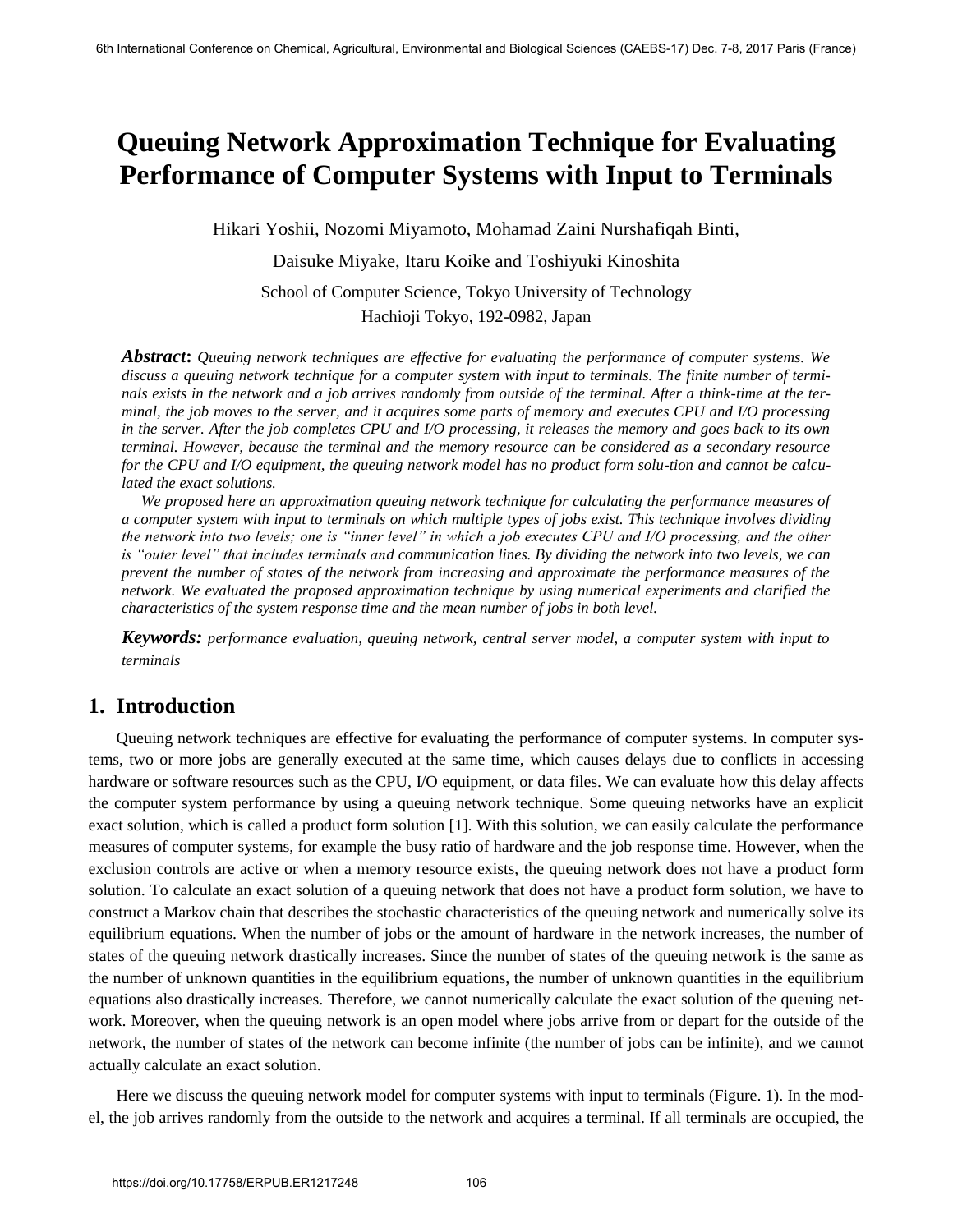job joins the system waiting queue and wait until a terminal becomes available. After a think-time at the terminal, the job moves to the server and acquires some parts of the memory and exe-cutes CPU and I/O processing. When the job

completes CPU and I/O processing at the server, it releases the memory and goes back to its own terminal. This model resembles that a customer enters and leaves an ATM (Automated Teller Machine) terminal.

Since a job executes CPU and I/O processing occupying the terminal and the memory, they can be considered as a secondary resource for the CPU and I/O equipment. Generally, when a queuing network includes a secondary re-source, it does not have product form solutions

To get the strict solution of the

Markov chain which describes the entire model and have to numerically solve its equilibrium equations. In order to prevent the number of states of the Markov chain from increasing, we divide the model into two levels, one is outer level that includes the terminals and communication lines, and the other is inner level that includes CPU, I/O equipment and memory re-



Model, we have to construct a Fig 1. Central server model with input to terminals





In the same ways as [8][9], there are multiple types of job class exist in the network. Each job class behaves differently in the outer level and the inner level. Although both the inner level and the outer level has a product form solution when the model has solution when the model has a single job class, the both level does not have a product form solution when the model has multiple job classes. Therefore, an approximation technique for the both level is needed to analyse its performance measures.

In this paper, we have proposed an approximation technique for calculating the performance measures of a computer system with input to terminals. We previously reported multiple job class including memory resource model arrived randomly from the outside [8] and a model in which a job moves back and forth between a terminal and a network [9]. In this research, we report a model in which a job arrives via a terminal from the outside including the memory resource.

Dividing the model into two levels is one of two-layer queuing network techniques [3]. Our proposed technique is also a two-layer technique for a computer system with input to terminals. In our previous study [4], we reported an approximation technique for evaluating performance of computer systems with file resources. Meanwhile, heteroge-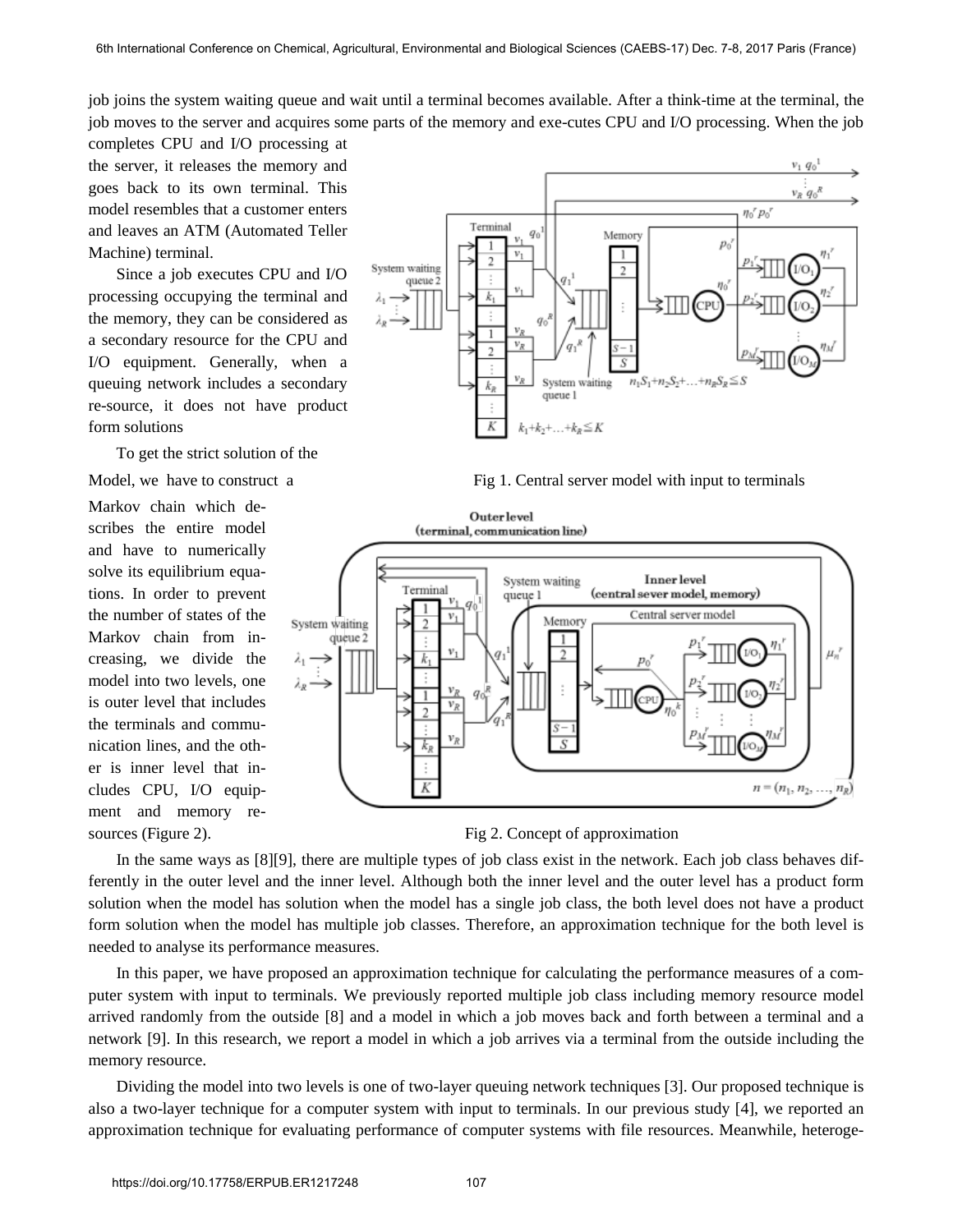neous parallel computer systems with distributed memory was researched in [6], and the Markov chain involving two dimensional state transition similar to our proposed model was discussed in [7].

### **2. Model Description**

The CPU and I/O model in the inner level is equivalent to the ordinary central server model with multiple job types (each of which is called a job class). In this model, *R* job classes exist, and each of them is numbered  $r = 1, 2, \ldots, R$ by affixing  $r$ . We denote  $n_r$  as the numbers of jobs of job class *r* in the central server model and *n* as the total number of jobs in the central server model. We also denote *ir* as the number of jobs of job class *r* in the inner level (the difference of  $n_r$  and  $i_r$  is the number of jobs in the system waiting queue 1). The inner level consists of single CPU node and multiple I/O nodes. We denote *M* as the number of I/O nodes. The I/O nodes are numbered  $m = 1, 2, \ldots$ , *M* by affixing *m*, and the CPU node is numbered  $m = 0$  by also affixing *m*. The service rate of job class *r*

at the CPU node is  $\eta_0^r$ , and the service rate of job class *r* at an I/O node *m* is  $\eta_m^r$ . The service time at each node is a mutually independent random variable subject to common







exponential distributions. Jobs are scheduled on a first come first served (FCFS) principle at all nodes. At the end of CPU processing, a job probabilistically selects an I/O node and moves to it, or completes CPU and I/O processing and goes back to its own terminal. The selection probabi lity of I/O node *m* of job class *r* is  $p_m^r$  (*m* = 1, 2, ..., *M*; *r* = 1, 2, ..., *R*) and the completion probability of job class *r* is  $p_0^r$ . Therefore,  $\sum_{m=1}^{M} p_m^r = 1$  $\equiv$ *m* 0  $(r=1, 2, ..., R)$ .

 In the outer level, there are K terminals exist and the job arrives randomly from the outside to the network and acquires a terminal. If all terminals are occupied, the job joins the system waiting queue and wait until a terminal becomes available. When the job completes the CPU and I/O processing in the central server model, it returns to its own terminal. We denote  $k_{\frac{R}{6}}$  as the number of jobs of the job class r (r = 1, 2, ..., R) acquiring the terminal. These  $k_r$  are not constant and  $\sum k_r \leq K$  holds.

*r*  $=1$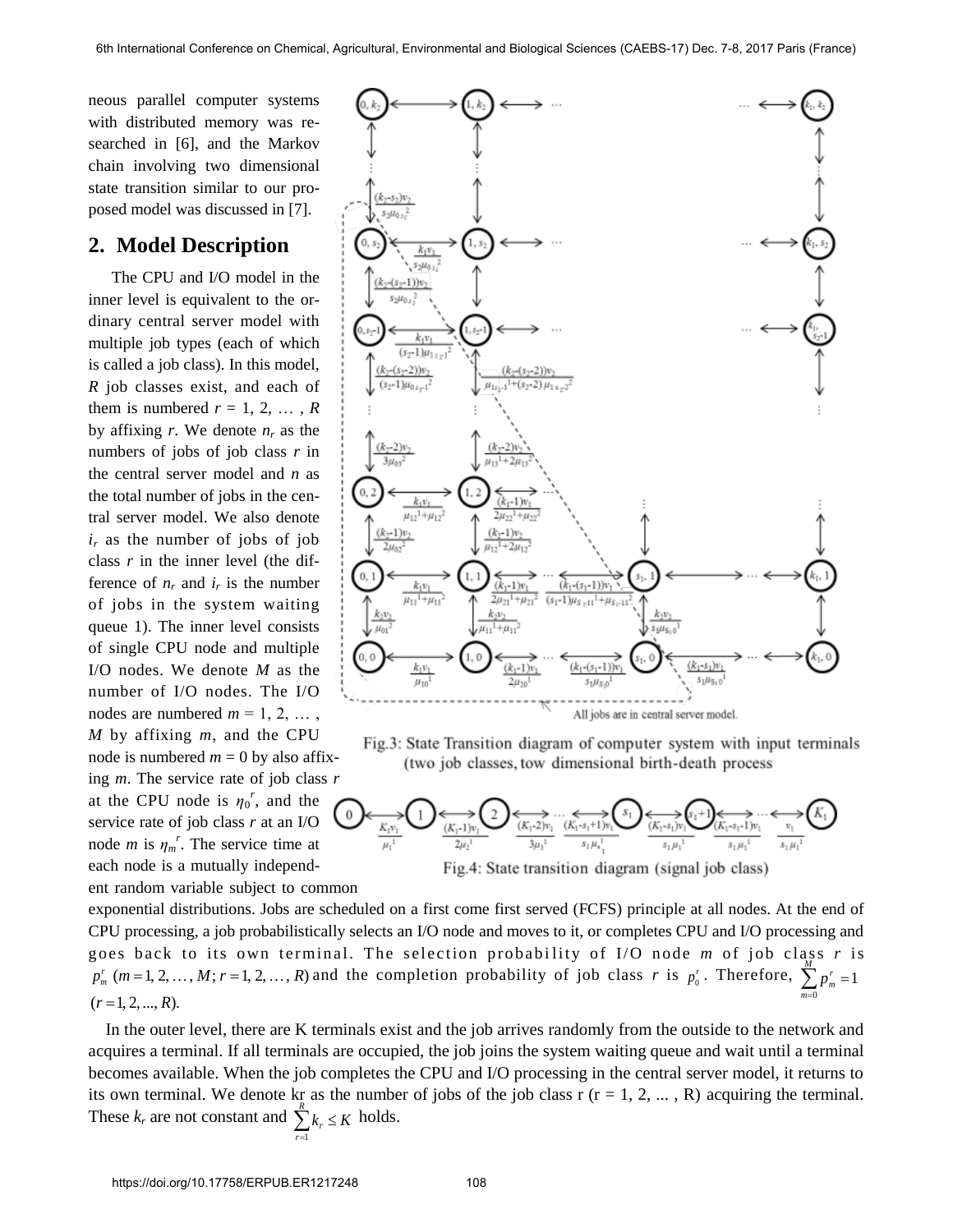The job stays in the terminal for short while. The staying time is called "think-time". The think-time is mutually independent random variable subject to common exponential distribution with parameter  $v_r$  of job class  $r(v_r)$ is job departure rate from the terminal).

Memory resources are added to this central server model (Figure 1). We denote  $S<sub>r</sub>$  as the number of the units of the memory acquired by a job of job class *r* and *S* as the total number of the units of the memory. After the think-time, a job of job class  $r$  moves to the inner level, and requests and acquires  $s_r$  units of the memory before entering the central server model. If sufficient units of the memory do not available, the job joins the system waiting queue 1 and waits for the memory to be released by another job. When the job completes CPU and I/O processing, it releases the memory and leaves the inner level and goes back to its own terminal in the outer level. Since the job has to acquire the memory before entering the central server model, the total number of units of the occupied memory in the central server model has to be less than or equal to *S*, i.e.  $\sum_{i=1}^{R} n_i S_i \leq S$ .

By replacing "CPU  $\rightarrow$  outer level transition" with "CPU  $\rightarrow$  CPU transition," the central server model is modified to a closed model in which the number of jobs is constant (Figure 2). 0049n this modified model, when "CPU  $\rightarrow$  CPU transition" occurs, we consider as the job terminates and a new job is born. Therefore, the mean job response time is the mean time between two successive "CPU  $\rightarrow$  CPU transitions." This means that the job response time can be considered as the job lifetime.

1 *r*  $=$ 

### **3. Approximation Model**

We use the following notations.

- *tr* : mean think-time of job class *r*
- *νr* : departure rate from the terminal of job class *r*

*τrm* : mean total service time of job class *r* at node-*m* in the central server model

*Sr* : number of units of memory acquired by a job of job class *r* 

*S* : total number of units of memory resorce

 $n<sub>rm</sub>$ : number of jobs of job class *r* at node-*m* in the central server model ( $r=1, 2, ..., R$ ;  $m=0, 1, ..., M$ )

 $n_r$ : number of jobs of job class  $r$  in the central server model

 $n = (n_1, n_2, \dots, n_R)$ : vector of number of jobs in the central server model  $(n_r=0, 1, 2, \dots, k_r)$ 

 $i_r$ : number of jobs of job class  $r$  in the inner level

 $k_r$ : number of jobs of job class *r* in the network (= number of terminals of job class *r*)

 $n^* = (n_{10}, n_{11}, \dots, n_{1M}, n_{20}, n_{21}, \dots, n_{2M}, \dots, n_{R0}, n_{R1}, \dots, n_{RM})$ : state vector of the central server model

$$
F(n) = \{n^* \mid \sum_{m=0}^{M} n_m = n_r, n_m \ge 0 \ (m = 0, 1, ... M) \} \ (n_1 S_1 + n_2 S_2 + ... n_R S_R \le S)
$$

: set of all feasible states of the central server model when the number of jobs of job class *r* is *n<sup>r</sup>*

 $P_s(n^*)$ : steady-state probability of state  $n^*$ 

 $T_n^r$ : mean job response time of the central server model when the vector of number of jobs is *n* 

 $\mu_n^r$ : completion rate from the central server model of job class *r* 

 $T^r$ : system response time of job class  $r$  (= lifetime of job class  $r$ )

#### **3.1. Inner level**

Since the central server model in the inner level is equivalent to the ordinary central server model with multiple job classes, it has the product form solution. Then the steady-state probability  $Ps(n^*)$  is represented by the following formula [1][2].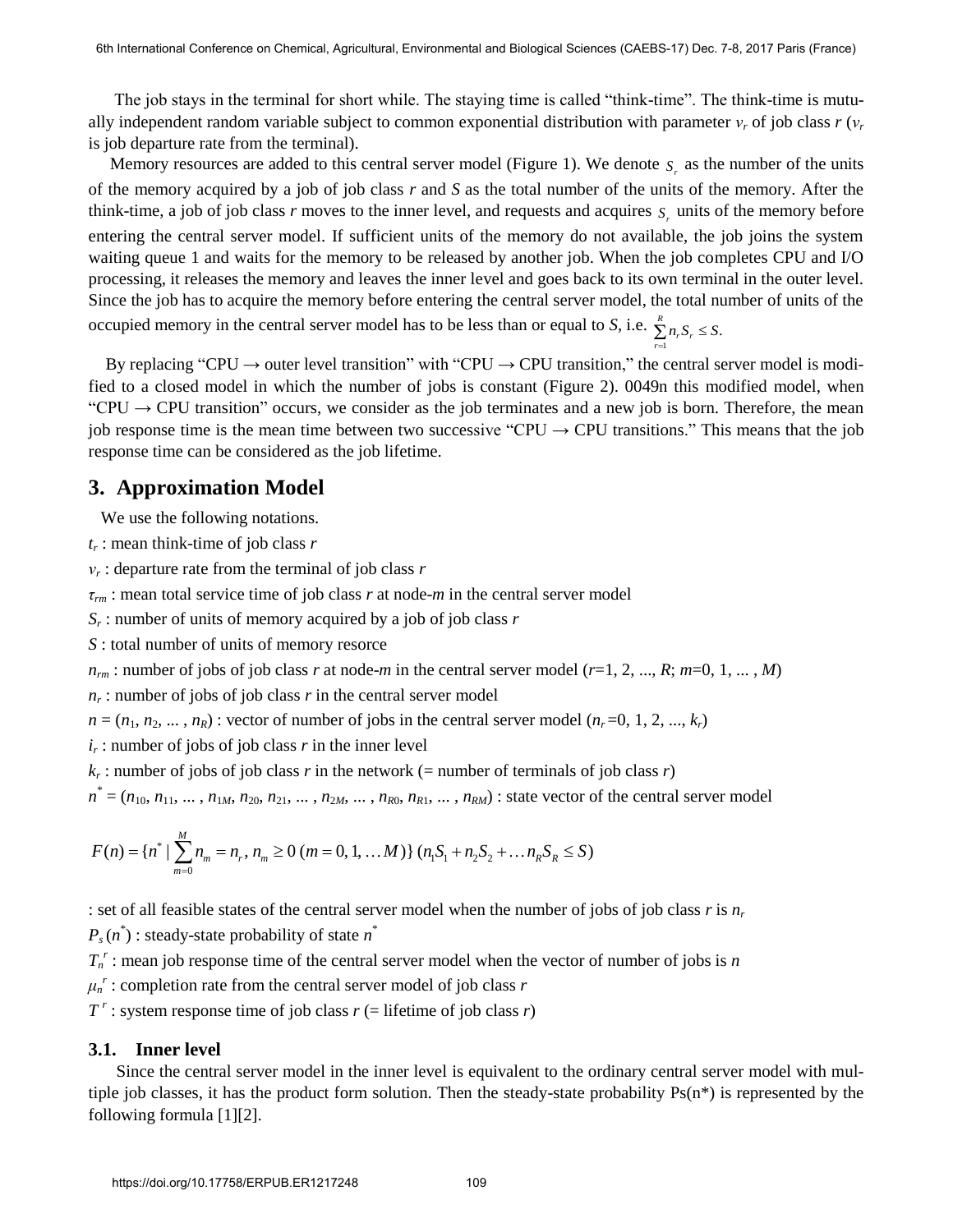$$
P_s(n^*) = \frac{\prod_{r=1}^R \prod_{m=0}^M \tau_{rm}^{n_m}}{\varphi(n_1, n_2, \cdots, n_R, M)},
$$
 where  $\varphi(n_1, n_2, \cdots, n_R, M) = \sum_{n \in F(n)} \prod_{r=1}^R \prod_{m=0}^M \tau_{rm}^{n_m}$  is the normalizing constant of steady-

state probabilities when the number of jobs of job class *r* in the central server model is  $n_r (=0, 1, 2, \ldots, k_r; r=1, 2, \ldots,$ *R*). From these steady-state probabilities, we can calculate the mean job response time  $T_n^r$  of job class *r* as  $(n_1, \dots, n_r-1, \dots, n_k,M)$  $(n_1,\dots,n_r,\dots,n_k,M)$ 1 1  $n_1, \dots, n_r-1, \dots, n_k, M$  $T_n^r = \frac{n_r \cdot \varphi(n_1, \dots, n_r, \dots, n_R, M)}{n_r}$  $r^{n}$ ,  $n_R$  $n_r^n = \frac{n_r \cdot \varphi(n_1, \dots, n_r, \dots, n_R)}{\varphi(n_1, \dots, n_r - 1, \dots, n_R)}$  $\cdots$ ,  $n_r$ ,  $\cdots$  $\overline{a}$  $=\frac{n_r}{n}$  $\varphi$  $\overline{\varphi(n_1, \dots, n_r, \dots, n_R, M)}$ , when the number of jobs in the central server model is  $n_r$ .

 The memory resource in inner level can be considered as an M/M/*S* queuing model with *S* servers. In an ordinary M/M/*S* queuing model, the service rate at a server is constant, regardless of the number of guests in the service. In the memory resource of our model, however, the service rate changes depending on the number of occupied memories. The mean job response time  $T_n^r$  of job class  $r = 1, 2, ..., R$ ) when the vector of number of jobs is  $n = (n_1, n_2, ..., n_R)$  is equal to the mean time while the memory is occupied. Since the completion rate  $\mu_n^r$  of job class  $r$  from the central server model is denoted as  $\mu_n^r$  $T_n^r$  $=\frac{1}{n}$ ,  $\mu_n^r$  also depends on  $n=(n_1, n_2, ..., n_R)$ , that is the number of jobs in the central

server model. The state transition of the M/M/*S* queuing model with two job classes is shown in Figure 3, where the completion rates from the central server model change depending on the number of jobs in the central server model. This is a two dimensional birth-death process. The equilibrium equations with the steady-state probability  $Q_s(i_1, i_2)$ , when the total number of the units of the memory is *S* and the number of jobs in the inner level is  $(i_1, i_2)$ , are as follows (similar to the case with higher dimensions). Where  $s_r$  is the maximum integer such as  $s_r S_r \leq S$ , i.e.  $s_r = [S/S_r]$ .

(1) 
$$
i_1=0, i_2=0
$$
  
\n $(k_1v_1+k_2v_2).Q_S(0, 0) = \mu_{10}^{-1} \cdot Q_S(1, 0) + \mu_{01}^{-2} \cdot Q_S(0, 1)$   
\n(2)  $0 < i_1S_1 \leq S, i_2 = 0$   
\n $\{(k_1 - i_1) v_1 + k_2v_2 + i_1 \mu_{i_0}^1\} \cdot Q_S(i_1, 0)$   
\n $= (k_1 - i_1 + 1) v_1 \cdot Q_S(i_1 - 1, 0) + (i_1 + 1) \mu_{i_1+1}^1 \cdot Q_S(i_1 + 1, 0) + \mu_{i_1}^2 \cdot Q_S(i_1, 1)$   
\n(3)  $S < i_1S_1, i_1 < k_1, i_2 = 0$   
\n $\{(k_1 - i_1) v_1 + k_2v_2 + s_1\mu_{i_0}^1\} \cdot Q_S(i_1, 0) = (k_1 - i_1 + 1) v_1 \cdot Q_S(i_1 - 1, 0) + s_1\mu_{i_0}^1 \cdot Q_S(i_1 + 1, 0) + \mu_{i_1}^2 \cdot Q_S(i_1, 1)$   
\n(4)  $i_1 = k_1, i_2 = 0$   
\n $(k_2v_2 + s_1\mu_{i_0}^1) \cdot Q_S(k_1, 0) = v_1 \cdot Q_S(k_1 - 1, 0) + \mu_{i_1}^2 \cdot Q_S(k_1, 1)$   
\n(5)  $i_1 = 0, 0 < i_2S_2 \leq S$   
\n $\{k_1v_1 + (k_2 - i_2) v_2 + i_2 \mu_{0i_2}^2\} \cdot Q_S(0, i_2)$   
\n $= (k_2 - i_2 + 1) v_2 \cdot Q_S(0, i_2 - 1) + \mu_{i_1}^1 \cdot Q_S(1, i_2) + (i_2 + 1) \mu_{0_{i_1}+1}^2 \cdot Q_S(0, i_2 + 1)$   
\n(6)  $i_1 = 0, S < i_2S_2, i_2 < k_2$   
\n $\{k_1v_1 + (k_2$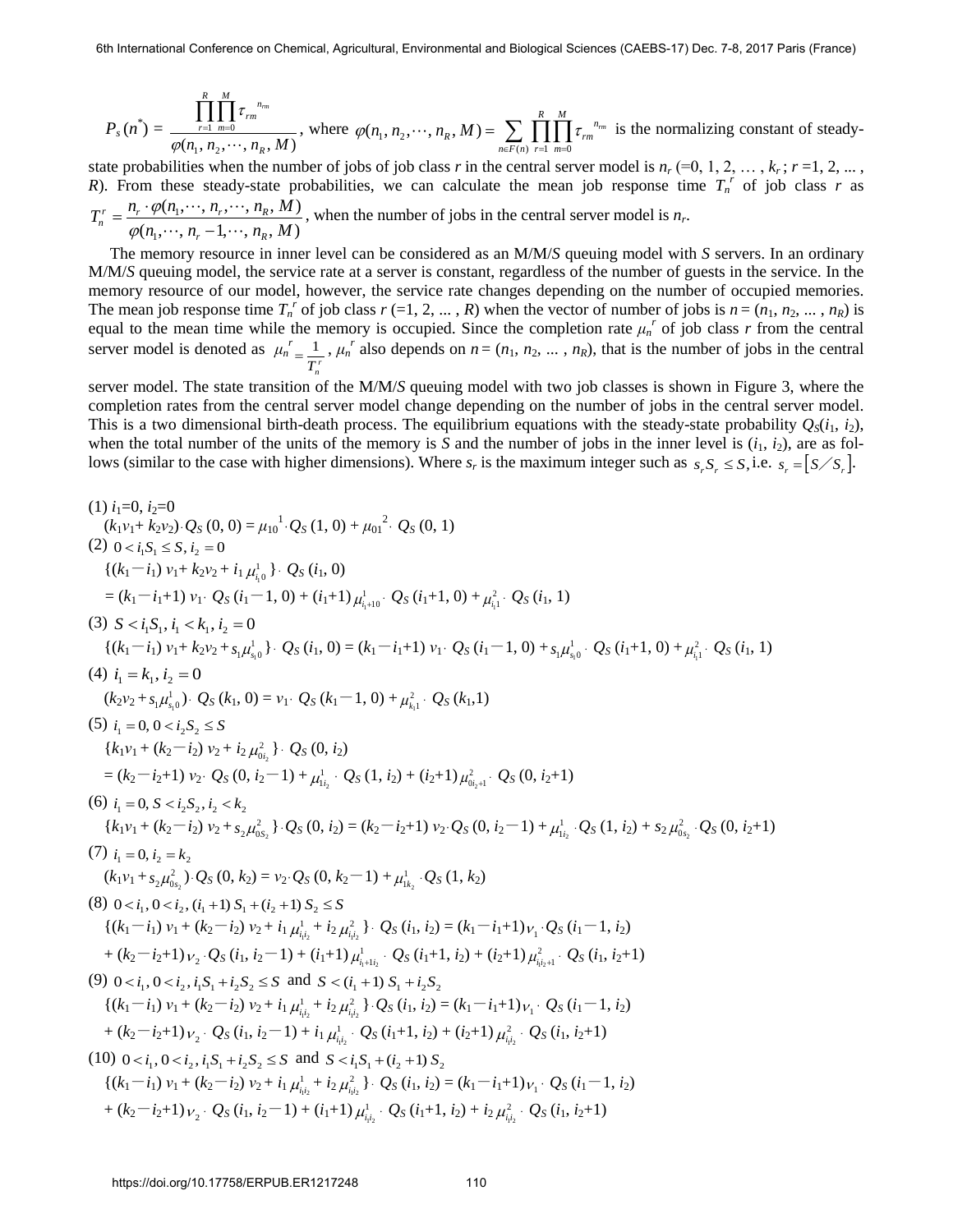$(11)$   $S < i_1S_1 + i_2S_2, 0 < i_1 \leq k_1, 0 < i_2 \leq k_2$ 

 $\Re(i_1, i_2)$  denotes the set of the shortest routes from  $(0, 0)$  to  $(i_1, i_2)$ , and there is the lattice point  $(j_1, j_2)$  on a route  $u \in \mathfrak{R}(i_1, i_2)$  such as  $j_1 S_1 + j_2 S_2 \leq S$  and  $S < (j_1 + 1)S_1 + j_2 S_2$  or  $S < j_1 S_1 + (j_2 + 1)S_2$ . When we denote the steady-state probability along the route *u* as  $Q_s^{i_1 i_2}$  ( $i_1, i_2$ ), the following equilibrium equation holds.

$$
\begin{split}\n& \{ (k_1 - i_1) \, v_1 + (k_2 - i_2) \, v_2 + j_1 \mu_{i_1 i_2}^1 + i_2 \mu_{i_1 i_2}^2 \} \, Q_S^{i_1 i_2} \left( i_1, i_2 \right) \\
&= (k_1 - i_1 + 1) \, v_1 \, Q_S^{i_1 i_2} \left( i_1 - 1, i_2 \right) + (k_2 - i_2 + 1) \, v_2 \, Q_S^{i_1 i_2} \left( i_1, i_2 - 1 \right) + j_1 \mu_{i_1 i_2}^1 \, Q_S^{i_1 i_2} \left( i_1 + 1, i_2 \right) + j_2 \mu_{i_1 i_2}^2 \, Q_S^{i_1 i_2} \left( i_1, i_2 + 1 \right) \\
& Q_S \left( i_1, i_2 \right) \text{ can be represented as } Q_S \left( i_1, i_2 \right) = \sum_{\substack{u \in \Re(i_1, i_2) \\ (j_1, j_2) \text{ is on } u}} Q_S^{i_1 i_2} \left( i_1, i_2 \right).\n\end{split}
$$

For the state  $(i_1, i_2)$  of the Markov chain, when  $i_1 S_1 + i_2 S \leq S$ , all jobs are in the central server model and executing CPU and I/O processing, and when  $S < i_1 S_1 + i_2 S_2$ , some jobs are in the system waiting queue 1 and waiting for a part of the memory to be released. The transition diagram of the two dimensional birth-death process is shown in Figure 3. However, the equilibrium equations do not have the product form solution. Therefore, some approximation is required to solve it.

When the model has a single job class, it can be described with a one dimensional birth-death process. Its transition diagram is shown in Figure 4, and the equilibrium equations are as follows:

- (1)  $k_1 v_1 Q_S(0) = \mu_1^{-1} Q_S(1)$
- (2)  $\{(k_1 i_1) v_1 + i_1 \mu^1$  $\mu_{i_1}^1$   $\}$   $\cdot$   $Q_s$  (*i*<sub>1</sub>) = (*k*<sub>1</sub>-*i*<sub>1</sub>+1) *v*<sub>1</sub>  $\cdot$   $Q_s$  (*i*<sub>1</sub>-1)+(*i*<sub>1</sub>+1)  $\mu_{i_1+1}^1$  $(0 \le i_1 S_1 \le S)$
- (3)  $\{(k_1 i_1) v_1 + s_1 \mu_{s_1}^1$  $\mu_{s_1}^1$   $\}$   $\cdot$   $Q_s$  (*i*<sub>1</sub>) = (*k*<sub>1</sub>-*i*<sub>1</sub>+1) *v*<sub>1</sub>.  $Q_s$  (*i*<sub>1</sub>-1) + *s*<sub>1</sub> $\mu_{s_1}^1$  $\mu_{s_1}^{\text{I}}$  .  $(S \leq i_1 S_1 \leq k_1)$
- (4)  $s_1 \mu_{s_1}^1 \cdot Q_s(k_1) = v_1 \cdot Q_s(k_1-1)$

The solutions for the equilibrium equations are described in the following product form.

$$
Q_{s}(i_{1}) = \begin{cases} Q_{s}(0) \cdot \frac{k_{1}v_{1}}{1 \cdot \mu_{1}^{1}} \cdot \frac{(k_{1}-1)v_{1}}{2 \cdot \mu_{2}^{1}} \cdot \cdots \cdot \frac{(k_{1}-i_{1}+1)v_{1}}{i_{1} \cdot \mu_{i_{1}}^{1}} & (i_{1} = 1, 2, \dots, n_{i_{1}}) \\ Q_{s}(0) \cdot \prod_{i=1}^{s_{1}} \frac{(k_{1}-i+1)v_{1}}{i \cdot \mu_{i_{1}}^{1}} \cdot \frac{(k_{1}-s_{1})v_{1}}{s_{1} \cdot \mu_{s_{1}}^{1}} \cdot \frac{(k_{1}-s_{1}+1)v_{1}}{s_{1} \cdot \mu_{s_{1}}^{1}} & (i_{1} = 1, 2, \dots, n_{i_{s}}) \end{cases}
$$

In this formula, for the state transition at  $i = 1$ , 2, ...,  $s_1 - 1$ , multiply by factor  $\frac{(k_1 - i + 1)v_1}{(k_1 - i + 1)v_1}$ ,  $\frac{i+i+1}{i\cdot\mu_i^1}$ *i*  $k<sub>1</sub> - i$  $\mu_i$ V  $\ddot{\phantom{0}}$  $-i +$ while for the state transition at  $i = s_1, s_1+1, ..., k_1$ multiply by factor  $\frac{(k_1 - i + 1)}{s_1 \cdot \mu_{s_1}^1}$  $1 - i + 1/r_1$  $(k_1-i+1)$  $s_{1} \cdot \mu_{s}^{1}$  $k<sub>1</sub> - i$  $\mu$ V .  $\frac{-i+1}{\nu_1}$ .

1

 For two dimension case, we consider a shortest route from lattice point  $(0, 0)$  to  $(i_1, i_2)$  shown in Figure 5, and for the horizontal state transition at the lattice point  $(i_1, i_2)$  such as  $i_1 S_1 + i_2 S_2 \leq S$  on the route, multiply by factor  $\mu_{i_1i_2}^1 + i_2 \cdot \mu_{i_1i}^2$  $(k_1 - i_1 + 1)v_1$  $1^{l_2}$  2  $l_1^{l_2}$  $i_1 \cdot \mu_{i_1 i_2}^1 + i_2 \cdot \mu_{i_1 i_2}^2$  $k<sub>1</sub> - i$  $\mu_{i,j}$  +  $i, \cdot \mu_{j}$ V  $\cdot \mu_{\scriptscriptstyle i\scriptscriptstyle j\scriptscriptstyle 2}^{\scriptscriptstyle 1} + i$ ,  $\cdot$  $-i_1 +$ multiply by factor  $\mu_{i_1i_2}^1 + i_2 \cdot \mu_{i_1i}^2$  $2 - i_2 + i_1 v_2$  $(k, -i, +1)$  $i_1 \cdot \mu_{i_1i_2}^1 + i_2 \cdot \mu_{i_1i}^2$  $k<sub>2</sub> - i$  $\mu_{i,j} + \nu_{2} \cdot \mu_{i}$ V  $\cdot \mu_{ii}^1 + i, \cdot$  $-i_2+1)v_2$  for the horizontal state transition,

When the lattice point  $(i_1, i_2)$  such as S

 $1^{l_2}$  2  $1^{l_1}$ 



Fig.5 State Transition diagram (two job classes)  $(k_1=4, k_2=5)$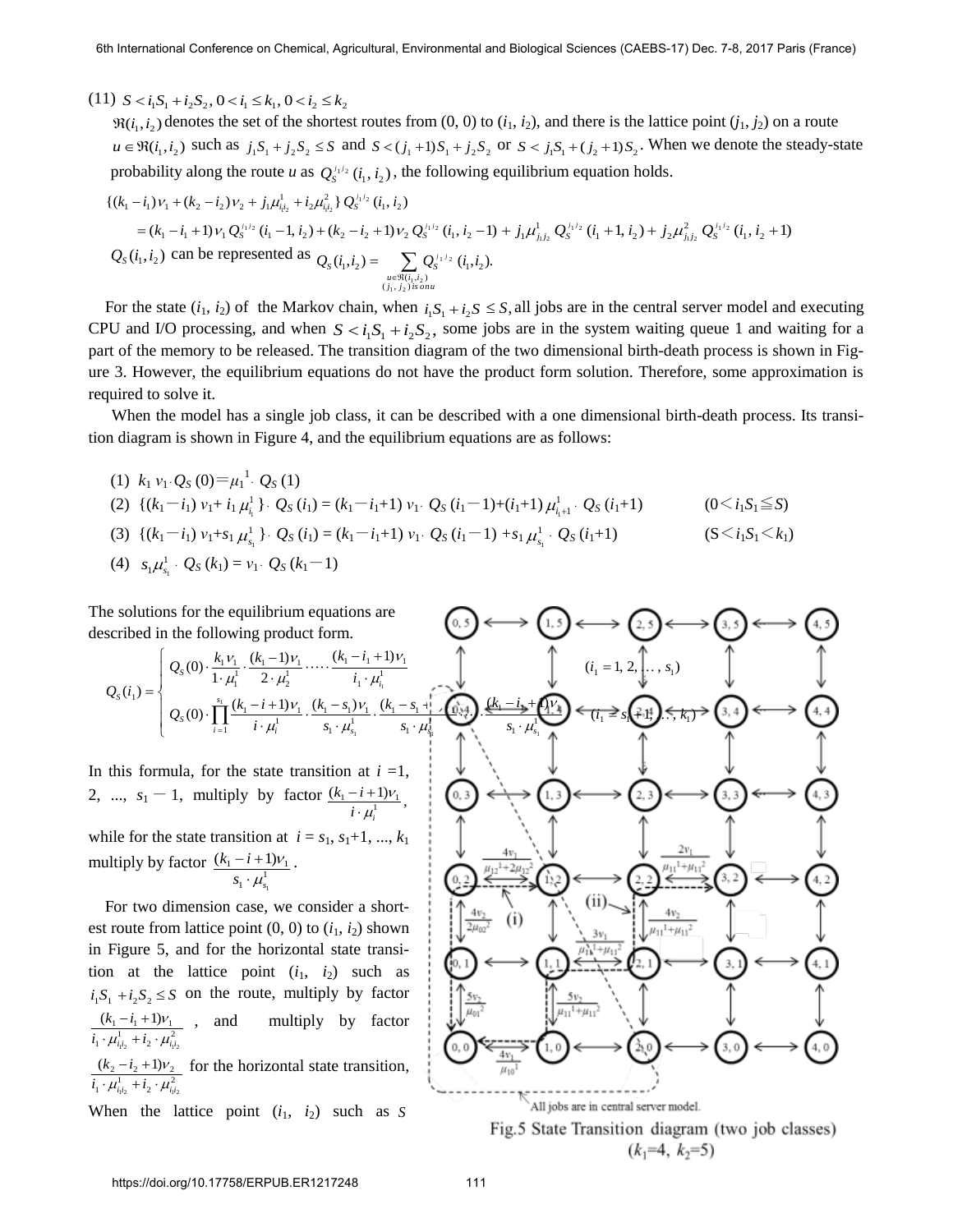$\langle i_1 S + i_2 S_2,$  for the state transition outside of the lattice point  $(j_1, j_2)$  such as  $j_1S_1 + j_2S_2 < S$ and  $S < (j_1 + 1) S_1 + j_2 S_2$ or  $j_1 S_1 + (j_2 + 1) S_2 \leq S$ on the route (between( $j_1$ , $j_2$ ) and  $(i_1, i_2)$ , multiply by factor  $j_1 \cdot \mu_{j_1j_2}^1 + j_2 \cdot \mu_{j_1j_2}^2$  $(k_1 - j_1 + 1)v_1$  for the horizontal state transition or  $\frac{(k_2 - j_2 + 1)v_2}{(k_2 - j_2 + 1)v_2}$  for the verti $j_1 \cdot \mu_{j_1j_2}^1 + j_2 \cdot \mu_{j_1j_2}^2$ cal state transition Thus, the coefficient of  $Q_S(i_1, i_2)$  related to  $Q<sub>S</sub>(0, 0)$  is represented as the summation of the product along all the routes from  $(0, 0)$  to  $(i_1, i_2)$ . For example, for the route from  $(0, 0)$  to  $(1, 2)$ when *S*=4, *S*<sub>1</sub>=2, *S*<sub>2</sub>=1, and  $k_1$ =5,  $k_2=4$ , which is the case of  $i_1 S_1 + i_2 S_2 \le S$  (2 $i_1 + i_2 \le 4$ ), the product along the route of bro-

$$
Q_{s}(0,0)\cdot\frac{5v_{2}}{\mu_{01}^{2}}\cdot\frac{4v_{2}}{2\mu_{02}^{2}}\times
$$

ken line (i) in Figure 5 is

 $v_{12}$  $3v_{12}$  $(K-1)v_{K-11}$ All jobs obtain a memory.

Fig.6: State Transition diagram of outer level

 $^{1}_{12} + 2\mu_{12}^{2}$ 1 2 4  $\mu_{12}^2 + 2\mu_1$  $\boldsymbol{\nu}$  $\ddot{}$ . For the route from (0, 0) to (3, 2), which is the case of  $S \lt i_1 S_1 + i_2 S_2$ ,  $(4 \lt 2i_1 + i_2)$ , the multiplication along

the route (ii) is  $Q_S(0,0) \cdot \frac{4v_1}{\mu_{01}^2} \frac{5v_2}{\mu_{11}^1 + \mu_{11}^2} \times$  $\frac{\frac{v_1}{2}}{01} \frac{\frac{v_2}{2}}{\mu_{11}^1 + \mu_{22}^2}$  $(0,0) \cdot \frac{4v_1}{\mu_{01}^2} \frac{5v_2}{\mu_{11}^1 + \mu}$ ۱V  $\mu$  $Q_{S}(0,0)\cdot \frac{4V}{2}$  $\frac{3v_1}{2} \cdot \frac{4v_2}{1} \cdot \frac{2v_1}{1} \cdot \frac{2v_1}{1}$  $\frac{1}{11} + \mu_{11}^2$  $\frac{4v_2}{11+\mu_{11}^2} \cdot \frac{2v_1}{\mu_{11}^1 + \mu_{11}^2}$  $\frac{3v_1}{\mu_{11}^1 + \mu_{11}^2} \cdot \frac{4v_2}{\mu_{11}^1 + \mu_{11}^2}$ 1  $\mu_{11} + \mu_{12}$  $\cdot \nu$  $\mu_{11} + \mu_{12}$ ۰v  $\mu_{11} + \mu_{12}$ ۱V  $+\mu_{11}^2 \cdot \frac{4v_2}{\mu_{11}^1 + \mu_{11}^2} \cdot \frac{2v_1}{\mu_{11}^1 + \mu_{11}^2}$ 

Since there are multiple routes from  $(0, 0)$  to  $(i_1, i_2)$ , the coefficient of  $Q_S(i_1, i_2)$  related to  $Q_S(0, 0)$  is approximately represented as the total of the products along all routes from  $(0, 0)$  to  $(i_1, i_2)$ . Similar to the case above, we can approximate the state probability of a queuing network with multiple job classes when  $R > 2$ .

#### **3.2. Outer level**

Figure 6 shows a state transition diagram of the outer level. The outer level is also expressed in a twodimensional

birth-death process. In the dashed-line triangle of Figure 6, all jobs are in a state of acquiring a terminal. Unlike the inner level, it is an open queuing network where the number of jobs in each class can be infinite. The equilibrium equations with the steady-state probability  $U_K(k^*) = U_K(k_1, k_2)$ , when the number of terminals is *K* and the number of occupied terminals is  $\mathbf{k}^* = (k_1, k_2)$ , are as follows (similar to the case with higher dimensions).

 $(1)$   $k_1=0$ ,  $k_2=0$  $(\lambda_1 + \lambda_2) \cdot U_K(0, 0) = v_{10}^{1} \cdot U_K(1, 0) + v_{01}^{2} \cdot U_K(0, 1)$  $(2)$   $k_1=1, 2, \ldots, K-1, k_2=0$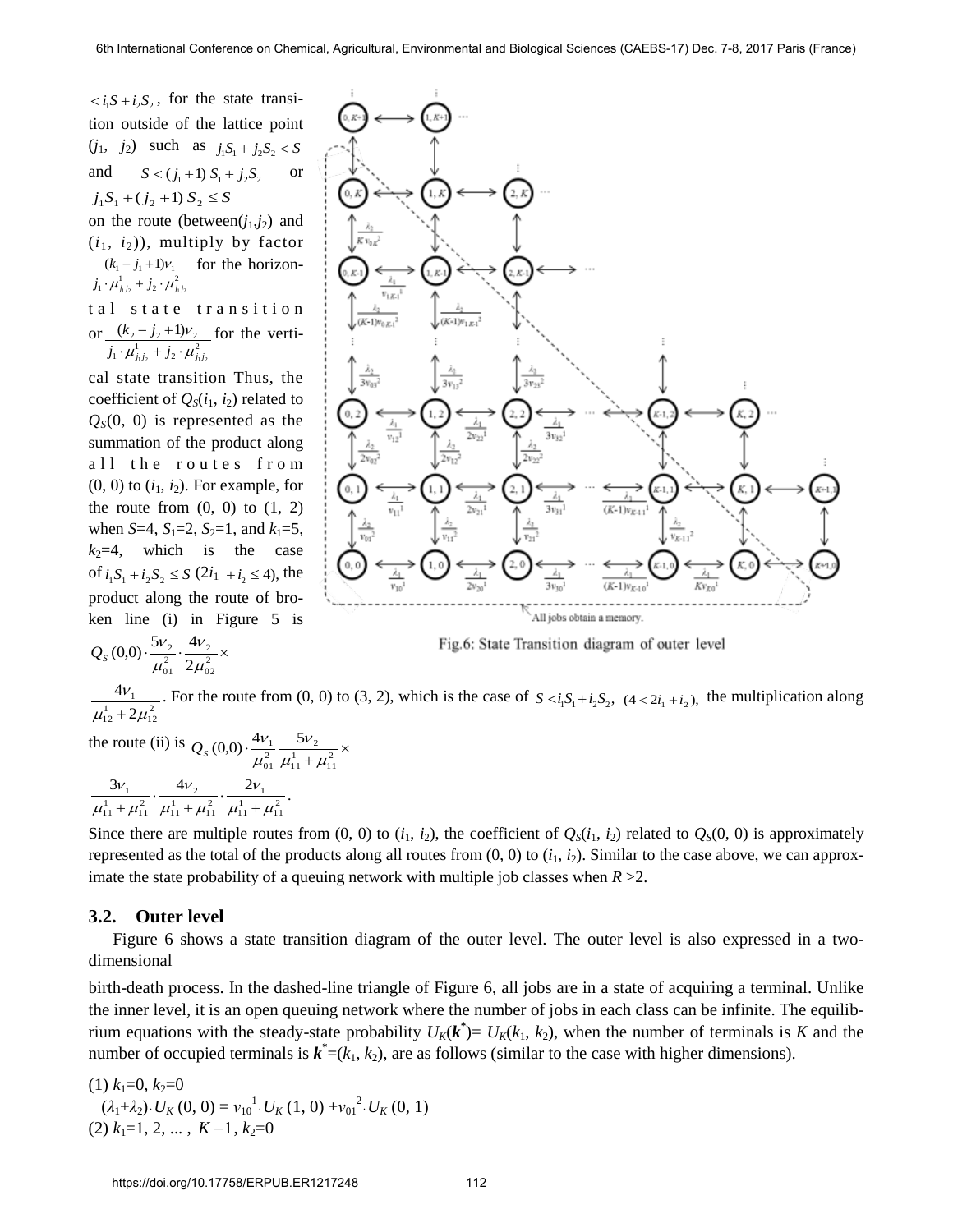$$
(\lambda_1 + \lambda_2 + k_1 v_{k_10}^1) \cdot U_K (k_1, 0) = \lambda_1 \cdot U_K (k_1 - 1, 0) + (k_1 + 1) v_{k_1 + 10}^1 \cdot U_K (k_1 + 1, 0) + v_{k_1}^2 \cdot U_K (k_1, 1)
$$
\n
$$
(3) k_1 = K, K+1, ..., k_2 = 0
$$
\n
$$
(\lambda_1 + \lambda_2 + K v_{k_0}^1) \cdot U_K (K, 0) = \lambda_1 \cdot U_K (K-1, 0) + K v_{k_0}^1 \cdot U_K (K+1, 0) + v_{k_1}^2 \cdot U_K (K, 1)
$$
\n
$$
(4) k_1 = 0, k_2 = 1, 2, ..., K-1
$$
\n
$$
(\lambda_1 + \lambda_2 + k_2 v_{0k_2}^2) \cdot Q_S (0, k_2) = \lambda_2 \cdot U_K (0, k_2 - 1) + v_{1k_2}^1 \cdot Q_S (1, k_2) + (k_2 + 1) v_{0k_2 + 1}^2 \cdot U_K (0, k_2 + 1)
$$
\n
$$
(5) k_1 = 0, k_2 = K, K+1, ...
$$
\n
$$
(\lambda_1 + \lambda_2 + K v_{0K}^2) \cdot U_K (0, K) = \lambda_2 \cdot U_K (0, K-1) + v_{1K}^1 \cdot U_K (1, K) + K v_{0K}^2 \cdot U_K (0, K+1)
$$
\n
$$
(6) k_1 + k_2 \leq K - 1, k_1 = 1, 2, ..., K - 2, k_2 = 1, 2, ..., K - 2
$$
\n
$$
(\lambda_1 + \lambda_2 + k_1 v_{k,k_2}^1 + k_2 v_{k,k_2}^2) \cdot U_K (k_1, k_2) = \lambda_1 \cdot U_K (k_1 - 1, k_2) + \lambda_2 \cdot U_K (k_1, k_2 - 1) + (k_1 + 1) v_{k_1 + k_2}^1 \cdot U_K (k_1 + 1, k_2) + (k_2 + 1) v_{k_1 + k_2}^2 \cdot U_K (k_1, k_2 + 1)
$$
\n
$$
(7) k_1 + k_2
$$

 $(8)$   $k_1+k_2 > K$ ,  $k_1=1, 2, ..., k_2=1, 2, ...$ 

When the lattice point  $(l_1, l_2)$  such as  $l_1 + l_2 = K$  Solution the shortest route *l* from  $(0, 0)$  to  $(k_1, k_2)$  and  $U_K^l(k_1, k_2)$ is the state probability along the route *l* of the state  $(k_1, k_2)$ ,

$$
(\lambda_1 + \lambda_2 + l_1 v_{l_1 l_2}^1 + l_2 v_{l_1 l_2}^2) \cdot U_K^l(k_1, k_2) = \lambda_1 \cdot U_K^l(k_1 - 1, 0) + \lambda_2 \cdot U_K^l(0, k_1 - 1) + l_1 v_{l_1 l_2}^1 \cdot U_K^l(k_1 + 1, k_2) + l_2 v_{l_1 l_2}^2 \cdot U_K^l(k_1, k_1 + 1).
$$

(a) 
$$
k_1+k_2 > K
$$
,  $k_1=1, 2, ..., K$ ,  $k_2=1, 2, ..., K \Rightarrow U_K(k_1, k_2) = \sum_{l=K-k_2}^{k_1} U_K^l(k_1, k_2)$   
\n(b)  $k_1+k_2 > K$ ,  $k_1=K+1$ ,  $K+2, ..., k_2=1, 2, ..., K \Rightarrow U_K(k_1, k_2) = \sum_{l=K-k_2}^{K} U_K^l(k_1, k_2)$   
\n(c)  $k_1+k_2 > K$ ,  $k_1=1, 2, ..., K$ ,  $k_2=K+1$ ,  $K+2, ..., \Rightarrow U_K(k_1, k_2) = \sum_{l=0}^{k_1} U_K^l(k_1, k_2)$   
\n(d)  $k_1+k_2 > K$ ,  $k_1=K+1$ ,  $K+2, ..., k_2=K+1$ ,  $S+2, ..., \Rightarrow U_K(k_1, k_2) = \sum_{l=0}^{K} U_K^l(n_1, n_2)$ 

## **4. Numerical Experiments**

 We evaluated the proposed approximation technique through numerical experiments. We used the following parameters.

- 1. Number of terminals:  $K = 10$  5. Think-time and arrival rate:
- 2. Number of memory resources:  $S = 5$
- 3. Number of I/O nodes:  $M = 2$
- 4. Total service time at each node *τ*<sub>10</sub>=1.0, *τ*<sub>11</sub>=*τ*<sub>12</sub>=1.0, *τ*<sub>20</sub>=1.0, *τ*<sub>21</sub>=*τ*<sub>22</sub>=0.5, where  $\tau_{rm}$  is the total service time of job class *r* at node *m*.
- 

• Figure 7, 8  
\n(
$$
t_1, t_2
$$
) = (2.0, 1.0)  
\n( $\lambda_1, \lambda_2$ ) = (0.05, 0.1), (0.06, 0.1),..., (0.2, 0.1)  
\n• Figure 9, 10  
\n( $t_1, t_2$ ) = (1.0, 1.0), (1.1, 1.0),..., (2.5, 1.0)  
\n( $\lambda_1, \lambda_2$ ) = (0.2, 0.1)  
\nwhere  $t_r$  is the mean think-time of job class *r* and

*λ*<sup>*r*</sup> is the arrival rate of job class *r* (*r*= 1, 2)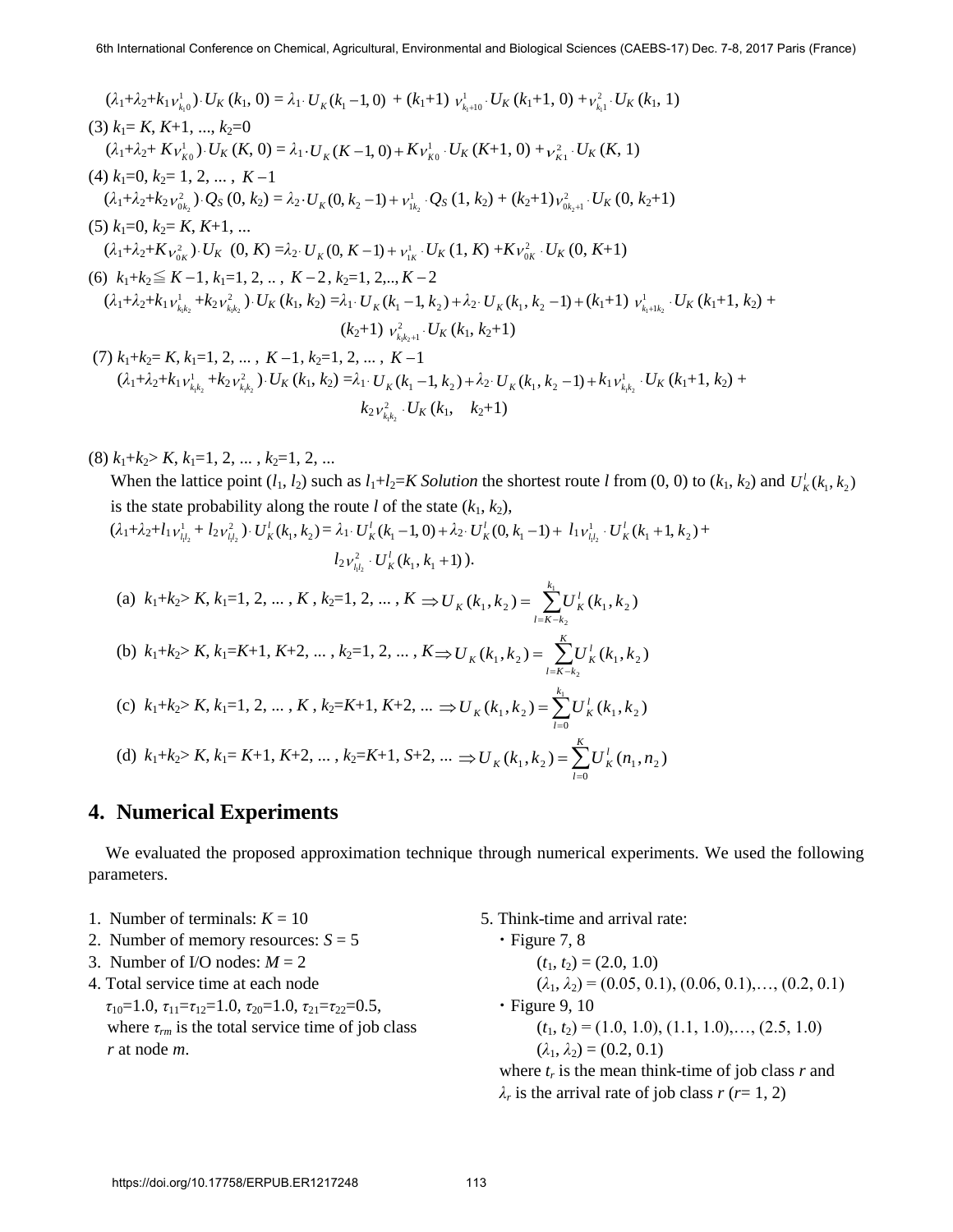Figures  $7 \sim 10$  show the mean system response times and mean numbers of job as in the inner level of job classes 1 and 2 respectively, when the arrival rate  $\lambda_2$  is fixed and  $\lambda_1$  change from 0.05 to 0.2 by 0.01, and the think-time  $t_2$  is fixed at 1.0 and  $t_1$  change from 1.0 to 2.5 by 0.01. The mean system response time is the mean time from job arrival to departure from the network (that is the mean time of moving between terminal and the central server model plus the think-time at the terminal). Similar to the case of a single job class, the mean system response time for both job class increases monotonically in a convex curve. When the think-time of job class 1 increases, the mean number of jobs in the inner level increases linearly along increasing of the think-time of job class 1.

## **5. Conclusion**

We proposed an approximation technique for evaluating the performance of a computer system with input to terminals using a queuing network technique and analyzed its performance measures through numerical experiments. The concept of the approximation is based on separately analyzing the inner level (CPU, I/O equipment, and memory) and the outer level (terminals and communication lines). The numerical experiments clarified the characteristics of the system response time.

 In the future we plan to examine the accuracy of the proposed approximation technique by comparing it with exact solutions or simulation results.



Fig. 9: Mean number of jobs in the central server modal Fig.10: Mean system response time

## **6. References**

[1] [F. Baskett, K. M. Chandy, R. R. Muntz and F. G. Palacious, "Open, Closed, and Mixed Net-works of Queues with](https://doi.org/10.1145/321879.321887)  [Different Classes of Customers,'' J. ACM, Vol.22, No.2, pp.248-260, April 1975.](https://doi.org/10.1145/321879.321887) 

https://doi.org/10.1145/321879.321887

[2] H. Kobayashi, "Modeling and Analysis,'' Addison-Wesley Publishing Company, Inc. 1978.